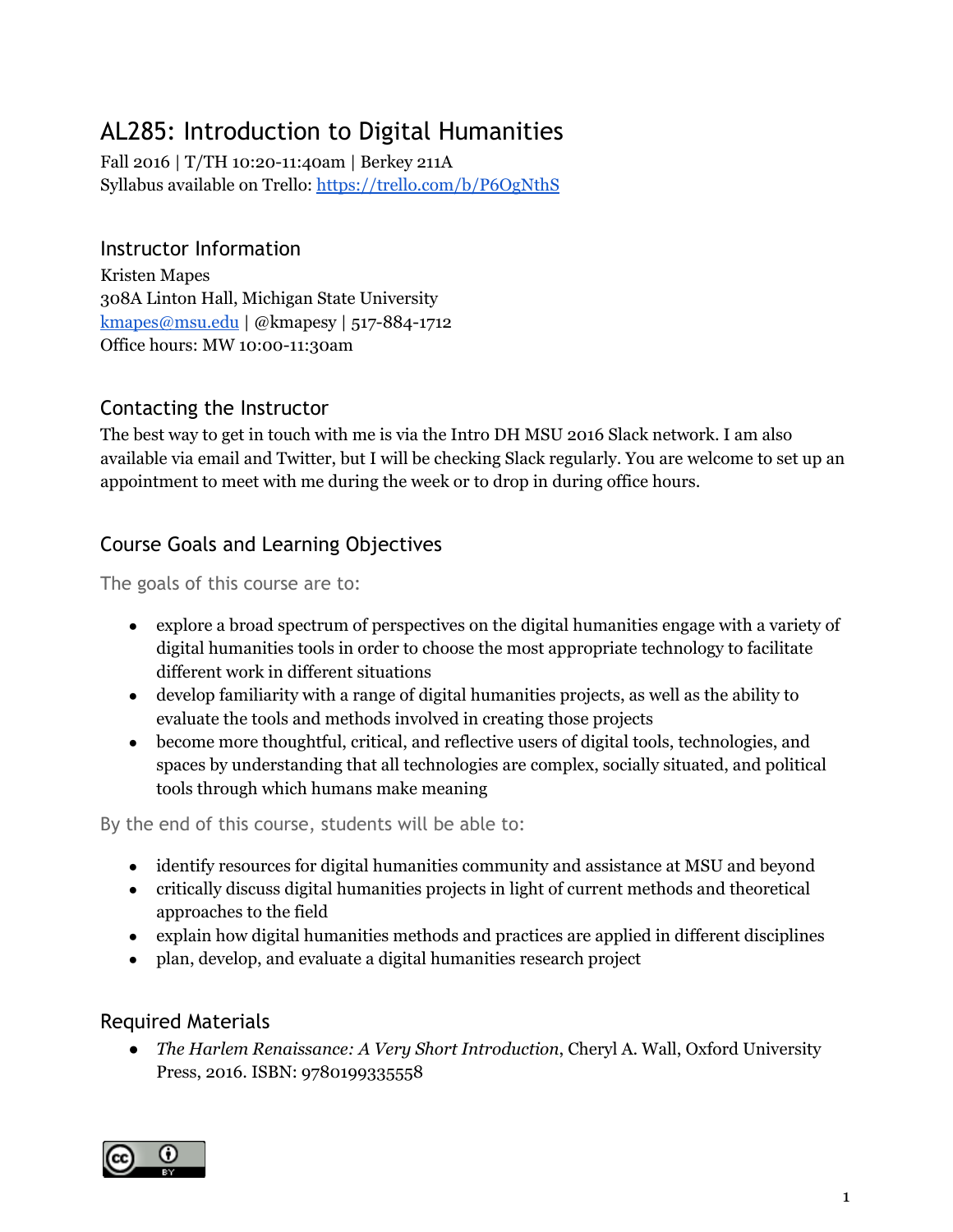### Assignments

| Harlem Renaissance Presentation          | 5%     |
|------------------------------------------|--------|
| 'How did they make that?' project review | 5%     |
| Project critique                         | 5%     |
| Voyant exercise                          | 5%     |
| Google Fusion assignments                | $10\%$ |
| Exam                                     | 20%    |
| <b>Final Project</b>                     | 35%    |
| Attendance and Participation             | 15%    |

# Grading Scale

This course uses MSU's 4.0 grading scale. Credit will not be awarded for a score below 1.0 (59% or below).

| 4.0 | 92-100% |
|-----|---------|
| 3.5 | 86-91%  |
| 3.0 | 80-85%  |
| 2.5 | 75-79%  |
| 2.0 | 70-74%  |
| 1.5 | 65-69%  |
| 1.0 | 60-64%  |

### Extra Credit

Opportunities to earn extra credit will be offered throughout the semester. These may include additional tutorials, workshop attendance, attending a digital humanities related lecture, etc. Opportunities will be listed and updated in the "Extra Credit Opportunities" list in Trello.

# Embedded Librarian

Throughout the course, Megan Kudzia, Digital Scholarship Technology Librarian at MSU, will be available for assistance. She will attend a number of course sessions and be a fantastic resource as you work on your final projects. Feel free to ask her questions on Slack, via email (kudzia@mail.lib.msu.edu), and in person at the Main Library (by appointment).

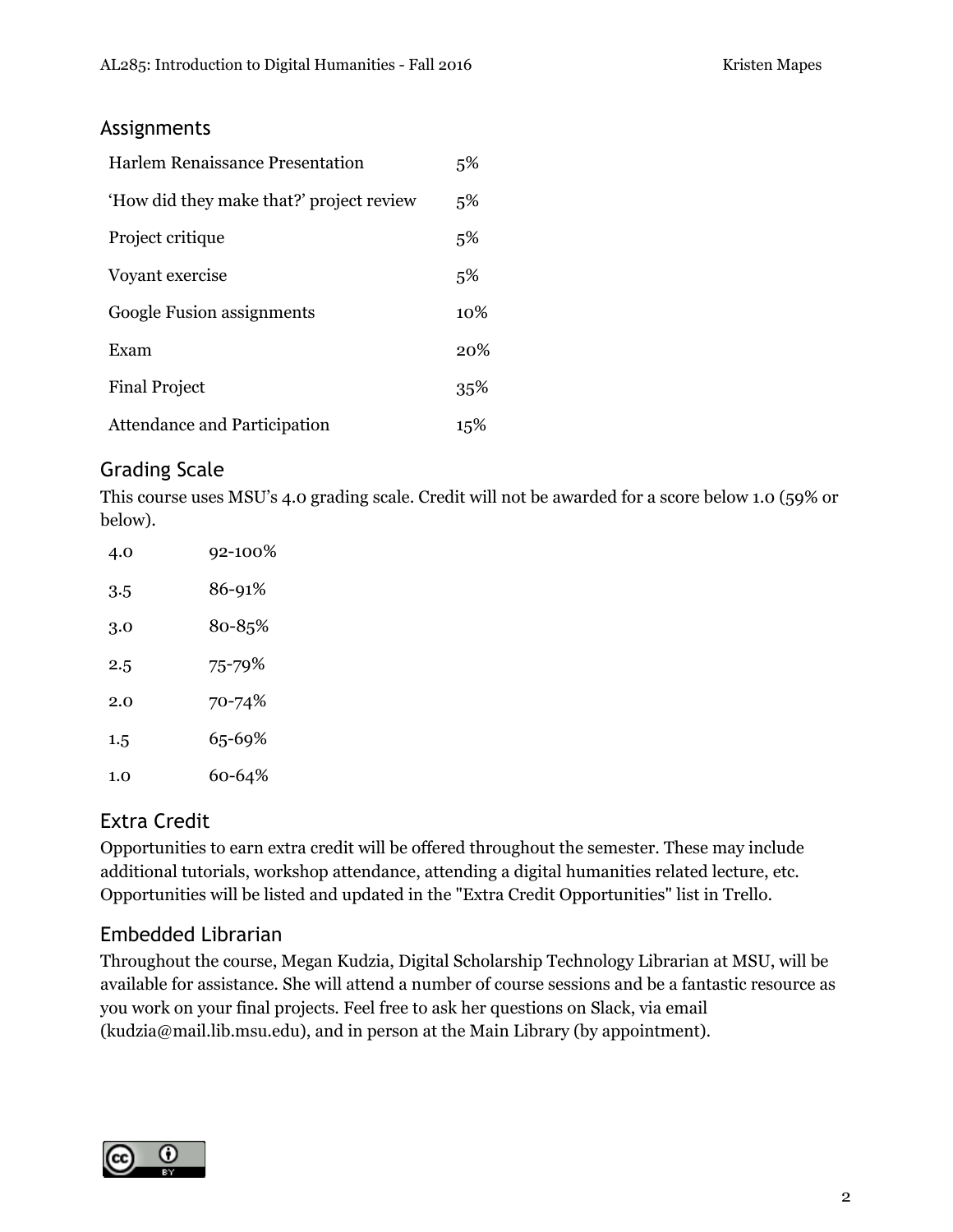### Course Policies

#### **Course Technologies**

You will need to have access to certain digital technologies in order to complete your work. In some instances, these technologies may be new to you. You are responsible for making time to ramp up, troubleshoot, and learn. This activity will require your patience, can-do attitude, and sense of adventure.

- Access to [https://googleapps.msu.edu](https://googleapps.msu.edu/) for access course materials and complete your course work. You will also need access to a non-MSU google account at a couple of points. You may use your own Google account or create one specifically for the class.
- Your @msu.edu e-mail account. Check this email often (several times every day).
- A **Trello** account. Sign up using your @msu.edu email account at [trello.com/kristen204/recommend.](https://trello.com/kristen204/recommend) Only your classmates, our embedded librarian, and I will be able to see the project boards you create (unless you choose to make yours public). See [trello.com/guide](https://trello.com/guide) for an introduction to using this project management tool.
- A **Slack** account. Sign up using your @msu.edu email account at [https://introdhmsu2016.slack.com/x-75082933717-75027305811/signup.](https://introdhmsu2016.slack.com/x-75082933717-75027305811/signup) Only your fellow classmates, our embedded librarian, and I will be able to see this channel, so it is relatively private. See [slack.com/getting-started](http://slack.com/getting-started) for tips and tutorials about how to use Slack effectively for team communication.

If you are going to use a laptop or any other technology during class, make sure that it is not a distraction to yourself or others. Do not take phone calls, update your status, or text during class unless you have made arrangements with me ahead of time (due to some sort of emergency or care issue). Avoid using technology as a barrier to actively engaging during class. Instead, let it either augment our discussions or turn it off. You will need to have access to certain digital technologies in order to complete your work. In some instances, these technologies may be new to you. You are responsible for making time to ramp up, troubleshoot, and learn. This activity will require your patience, can-do attitude, and sense of adventure.

#### Attendance

Attendance is mandatory for this class. You are allowed two unexcused absences; further absences will result in the deduction of a third of a point from your final grade. If you miss a class, I do not need to know the reason why unless it is because of a death in the family or a religious holiday.

Lateness disrupts the entire class, especially in a small discussion course like ours. If you are more than 10 minutes late, I will mark it as half an absence.

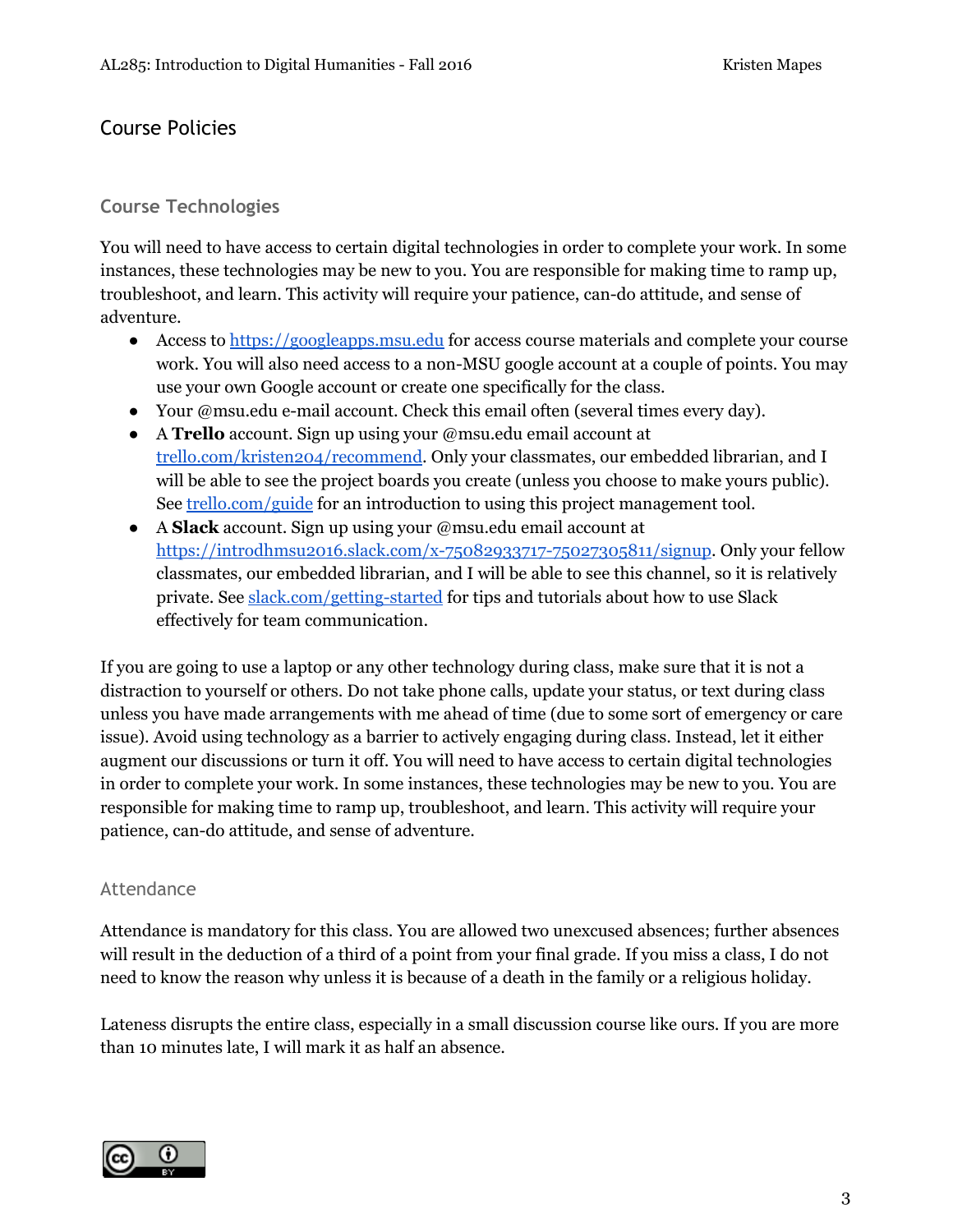#### Late Assignments

Assignments are due at the beginning of the class period on the day they are due. Any assignment turned in on the same day as the deadline but after the beginning of class will lose points. Assignments turned in later than the due date will not be accepted.

#### Ethics and Academic Integrity

The work you submit must be produced originally for this class. An additional expectation is that you will follow this basic ethical obligation: You should credit others' contributions to your work. You should not claim, as your own, work (or writing) that is not your own. To do so is considered plagiarism. It is perfectly appropriate for you to borrow graphics, to quote passages, and to use ideas from others. However, whenever you do that, follow appropriate conventions for citing and using your sources. Procedures for responding to cases of academic honesty and possible repercussions are outlined in Spartan Life: Student Handbook and Resource Guide. They can also be found on the web at: <http://www.msu.edu/unit/ombud/honestylinks.html>

### Special Needs and Accommodations

To receive accommodation for any disability, students must first register with the Resource Center for Persons with Disabilities. The RCPD will request appropriate documentation and make a determination regarding the nature of the accommodation to which a student is entitled. The RCPD will then give the student a "visa" that specifies the kind of accommodation that may be provided. It is then the responsibility of the student seeking accommodation to present the visa to his/her instructor.

That said, we all learn in different ways and process information differently. Please talk to me as soon as possible about your individual learning needs and the ways in which we can accommodate you. Even if you do not have a documented disability, remember that there are support services available to you at MSU such as the Writing Center [\(http://writing.msu.edu\)](http://writing.msu.edu/) and the Learning Resources Center [\(http://lrc.msu.edu\)](http://lrc.msu.edu/).

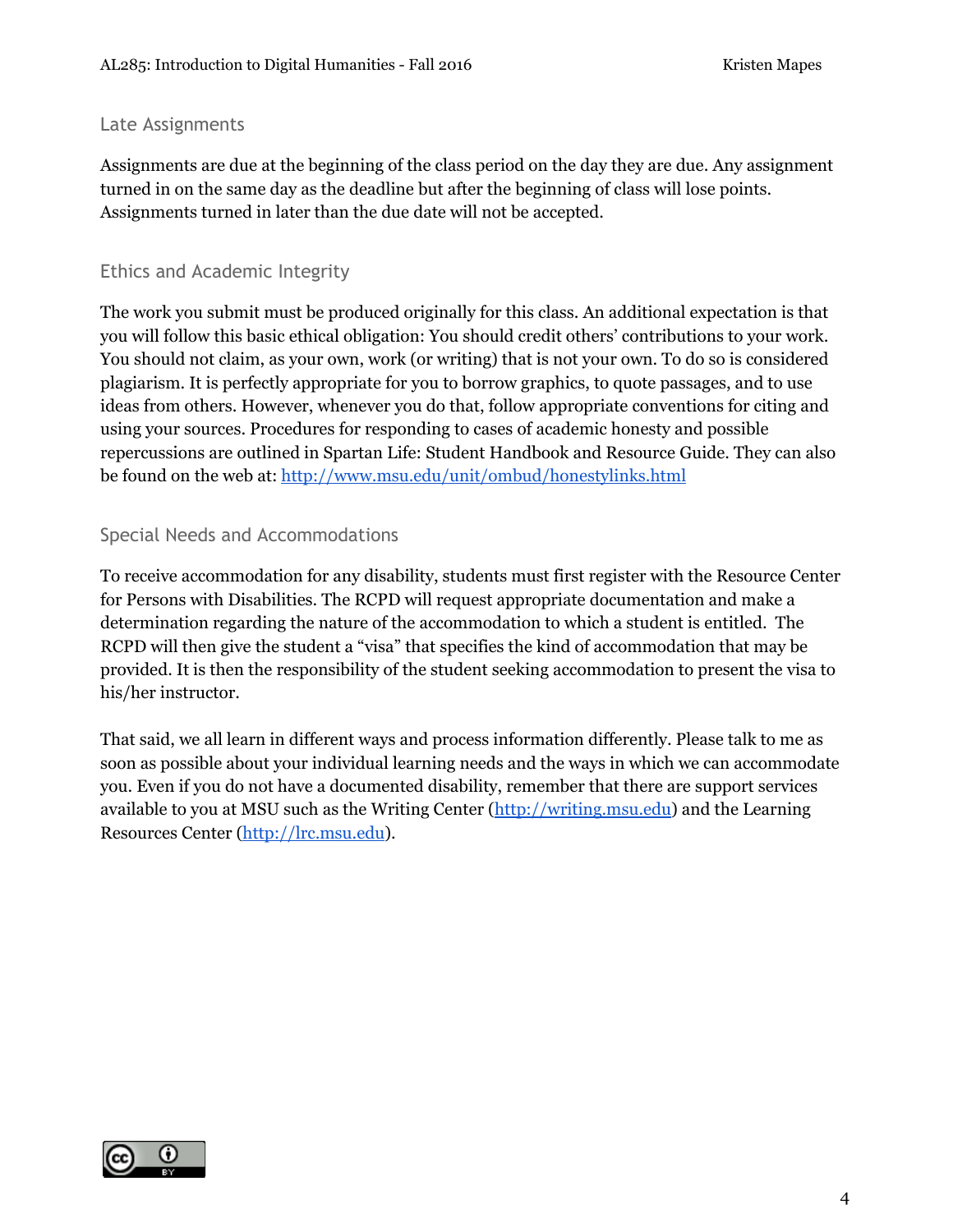### Assignments

Harlem Renaissance Presentation (5%)

Research a topic relating to the Harlem Renaissance and prepare a short (3-5 minute) presentation. The topic can be anything that interests you, from a writer, musician, or artist, to popular location to a larger social topic.

Be sure to include citations in your presentation (minimally links) to sources that informed it. (For example, using Wikipedia is okay, but you must link to it, and you must find at least one source beyond it to support your information.)

'How Did They Make That' Project Review (5%)

Digital Humanities projects come in many forms, rely on a wide array of data types, and involve any manner of technologies. Becoming accustomed to navigating a project site and exploring how each project approached its data, process, and presentation is a crucial skill for this class.

Read the following blog post and watch the 40 minute video

- How did they make that?, Miriam Posner, 2013, <http://miriamposner.com/blog/how-did-they-make-that>
- How did they make that? The Video!, Miriam Posner, 2014, <http://miriamposner.com/blog/how-did-they-make-that-the-video>

Select two of the projects that Posner presented and explore the project goals, what type of data it used, how that data was found and/or transformed, what technologies were used, and why. Include your own analysis of how successful you think the project was in achieving its aims, and why or why not.

You have two choices for approaching the short report:

1) Write 1/2 page about each project

2) Write 1 page comparing the two projects

This is a short report, so be concise and clear.

Projects:

- The Negro Travelers' Green Book [\(http://library.sc.edu/digital/collections/greenbookmap.html\)](http://library.sc.edu/digital/collections/greenbookmap.html)
- Memories/Motifs: Holocaust Survivor Narratives in Post-War America [\(http://memoriesmotifs.com\)](http://memoriesmotifs.com/)

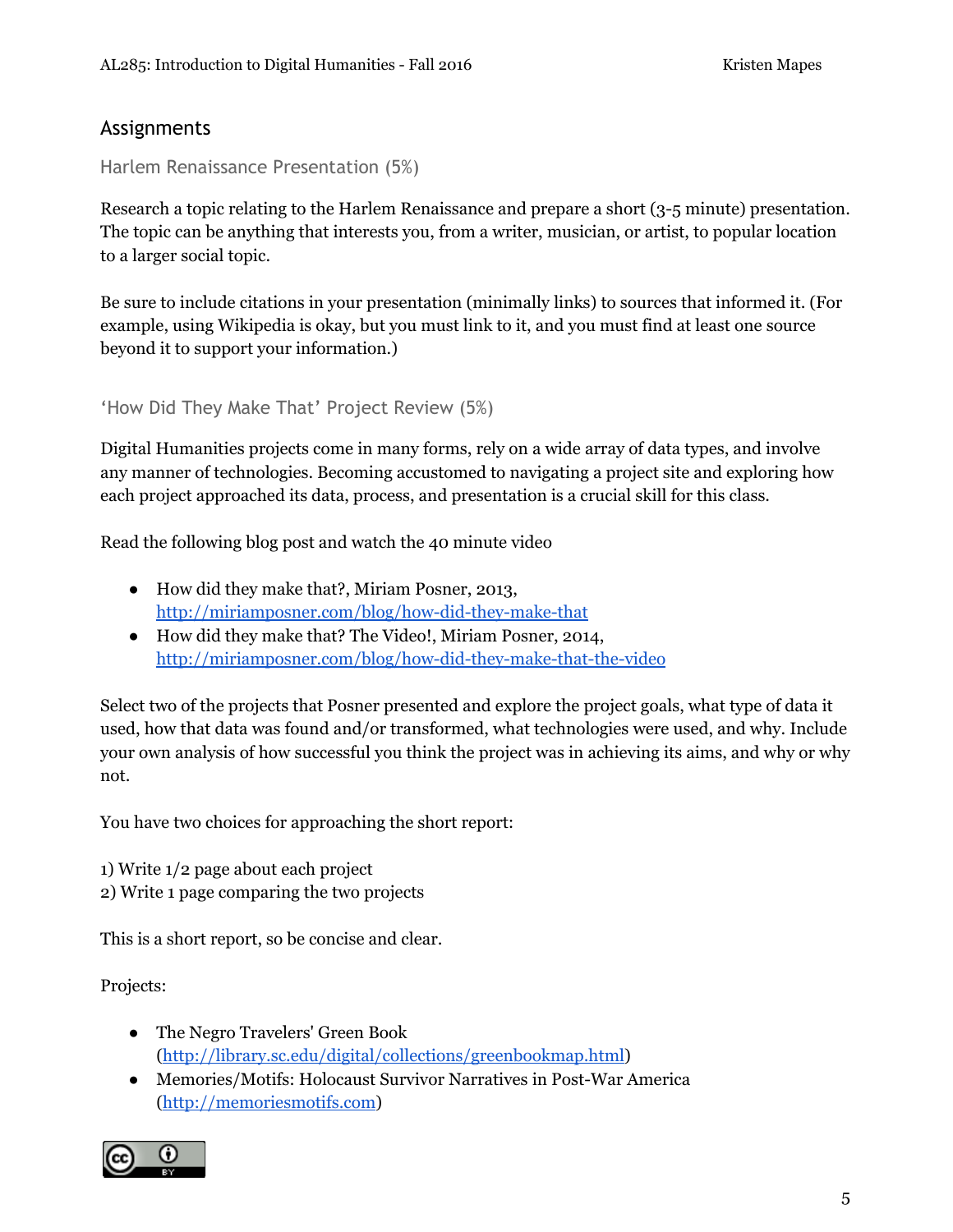- Swag Diplomacy: Black Travel Memoirs [\(http://viewshare.org/views/drevans/swag-diplomacy-black-travel-memoirs\)](http://viewshare.org/views/drevans/swag-diplomacy-black-travel-memoirs)
- Kindred Britain [\(http://kindred.stanford.edu\)](http://kindred.stanford.edu/)
- Making the History of 1989 [\(http://chnm.gmu.edu/1989\)](http://chnm.gmu.edu/1989)
- The Willa Cather Archive [\(http://cather.unl.edu\)](http://cather.unl.edu/)
- A Co-Citation Network of Philosophy [\(http://kieranhealy.org/blog/archives/2013/06/18/a-co-citation-network-for-philosophy\)](http://kieranhealy.org/blog/archives/2013/06/18/a-co-citation-network-for-philosophy)
- Topic Modelling Martha Ballard's Diary [\(http://www.cameronblevins.org/posts/topic-modeling-martha-ballards-diary\)](http://www.cameronblevins.org/posts/topic-modeling-martha-ballards-diary)
- The Nicest Kids in Town ([http://scalar.usc.edu/nehvectors/nicest-kids/index\)](http://scalar.usc.edu/nehvectors/nicest-kids/index)

# Digital Humanities Project Critique (5%)

Digital Humanities projects come in many forms, rely on a wide array of data types, and involve any manner of technologies. Becoming accustomed to navigating a project site and exploring how each project approached its data, process, and presentation is a crucial skill for this class.

Select any DH project you wish (except those that we have already analyzed in class). Explore the project goals, what type of data it used, how that data was found and/or transformed, what technologies were used, and why. Include your own analysis of how successful you think the project was in achieving its aims, and why or why not.

This is a short, 1 page, report, so be concise and clear. At the top of your paper, be sure to include the project title, primary authors/contributors, and the URL.

### Voyant Exercise (5%)

Find a text from the Harlem Renaissance or about the Harlem Renaissance and use Voyant to explore it. Explore the different features of Voyant and include screenshots from your exploration of the tool to illustrate a 2 page written analysis. What can Voyant do for humanists in exploring texts? Did you learn anything that you didn't expect? What functions did you find most useful? Or most useless?

### Google Fusion Assignments (10%)

We will use Google Fusion Tables as a tool for learning about visualization generally, and maps and networks specifically.

For the first assignment, you will need to construct a dataset of information that includes location data (this can include street addresses or latitude and longitude coordinates). There should be at least 20 points in the dataset that successfully map in Google Fusion tables.

For the second assignment, you will need to construct a dataset of information that includes information about some items that are in common such that certain items are linked to each other

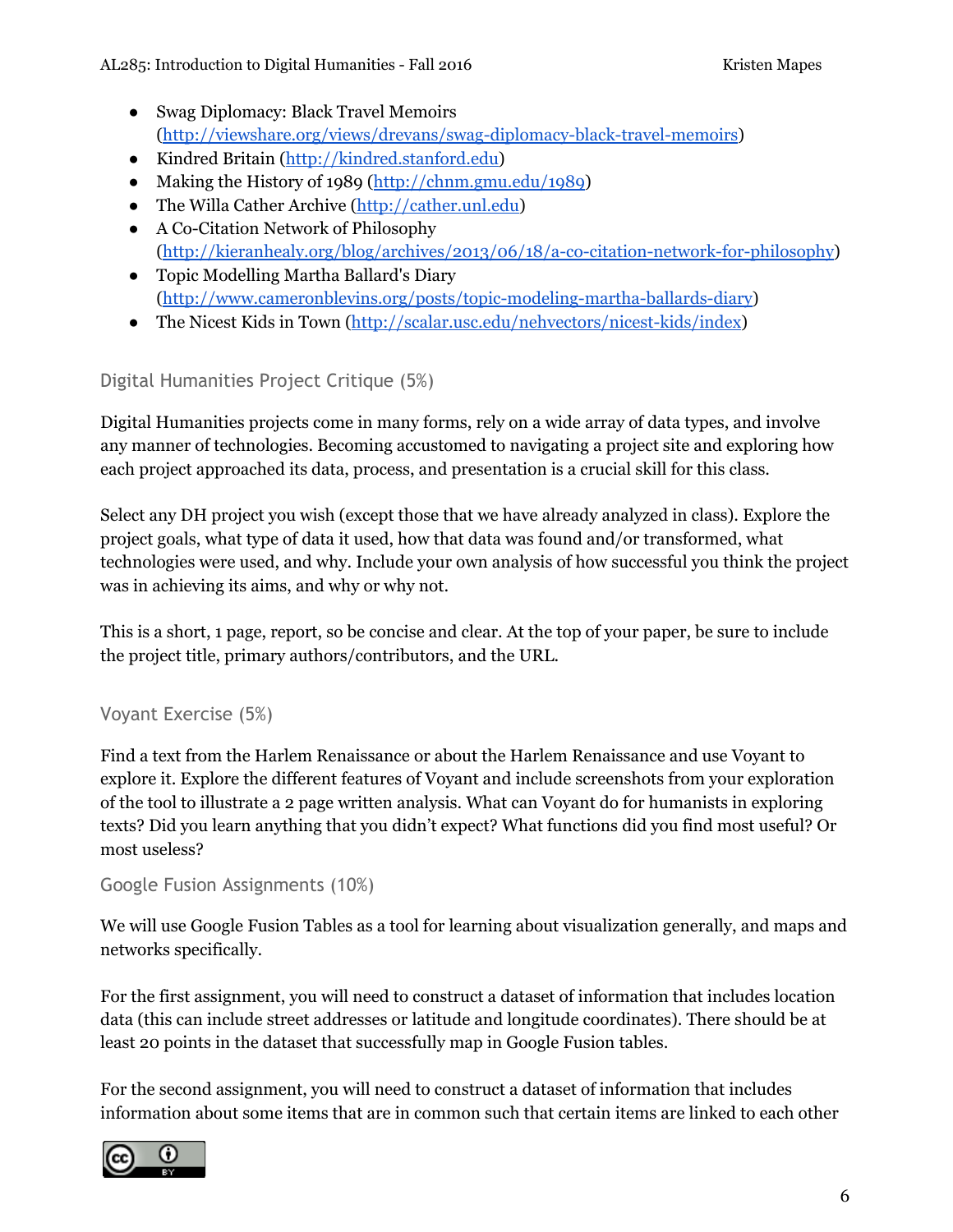but not to all other items to form a network. There should be at least 20 points in the dataset that successfully create a network graph in Google Fusion tables.

#### Final Project (35%)

Students may work in groups (size determined by topics and interests) or individually to examine a research question using digital humanities methods. Each group will be tasked with dividing duties according to each group member's strengths, selecting appropriate data and tools to conduct the research, and determining the deliverable type (e.g. multimedia website, map, network, etc).

During the semester, the following assignments will be due before the submission of the project on the final day of class.

- Project Proposal Single page description of the research question being posed, ideas for where data to analyze will come from, proposed methods for analysis, and proposed final deliverable
- Draft Project and Update Presentation Each project should turn in a 1 page update explaining the status of the project and a bulleted list of what remains to be done. You will also give a 5 minute presentation to the class. At this presentation, the project should be as complete as possible so as to allow for feedback and advice from the rest of the class and the professor. The presentation should share the final deliverable, what it is meant to accomplish, and discuss challenge or problem areas where the group or individual could benefit from the collective assistance of the class.
- Project Presentation 10-12 minute presentation of the final project, including methodology, during the final class day

A full description of the final project requirements and grading criteria may be found here [\(https://docs.google.com/document/d/1JAZSW1t5fq4q6OYQ1o8--iWCeEY1ZCw10YcizZHwAtU/e](https://docs.google.com/document/d/1JAZSW1t5fq4q6OYQ1o8--iWCeEY1ZCw10YcizZHwAtU/edit) [dit\)](https://docs.google.com/document/d/1JAZSW1t5fq4q6OYQ1o8--iWCeEY1ZCw10YcizZHwAtU/edit)

#### Attendance and Participation (15%)

Active participation in the course is required. See the attendance policy for information about absences and how they affect your grade. Come to class prepared to discuss the readings due that day and/or having explored the tools we will be learning. Plan on expressing your ideas, frustrations, questions, and confusions. This is a small, discussion based class, so we have the opportunity to delve deeply into issues. Participation also extends to the online portal to the course, the Intro DH MSU 2016 Slack network. You periodically will be required to post something in Slack before class about the readings and assignments. Doing so on time will count toward your overall participation grade. Slack is a fantastic resource for airing questions and comments and sharing ideas and resources that don't come up in class. Contributing to the conversation in Slack will help improve your participation grade.

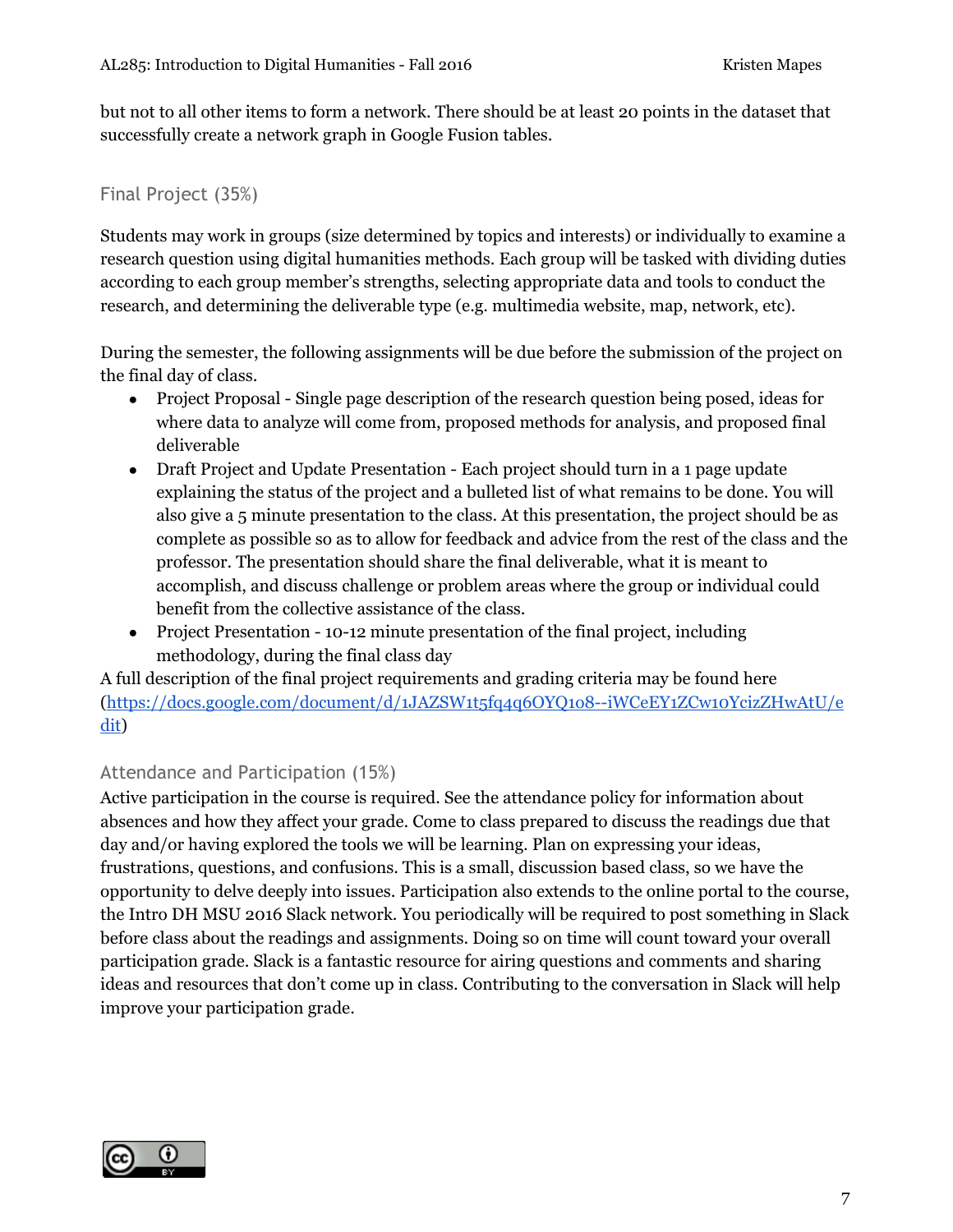### **Schedule**

*See Trello as reading assignments for the following classes are finalized.*

**September 1 (Thurs) - Introduction**

Introductions and syllabus review. Brief tutorial on using the class technologies of Trello and Slack.

**September 6 (Tues) - History of Digital Humanities**

Discussion of the histories of digital humanities as well as critiques of it.

Readings due [everyone reads]:

- Introduction: The Harlem Renaissance as History, Memory, and Myth, T*he Harlem Renaissance: A Brief History with Documents*, Jeffrey B. Ferguson, Bedford/St. Martin's Press, 2008, p. 1-34, 188-189 [See Slack #readings for the pdf]
- Introduction to the Digital Humanities, *The Digital Humanities: A Primer for Students and Scholars*, Eileen Gardiner and Ronald G. Musto, Cambridge University Press, 2015, p. 1-13
- Making the case for the Black Digital Humanities, Kim Gallon, *Debates in the Digital Humanities*, 2016, <http://dhdebates.gc.cuny.edu/debates/text/55>

Readings due [divided up so you only read one]:

- The Humanities, Done Digitally, Kathleen Fitzpatrick, *Debates in the Digital Humanities*, 2012, <http://dhdebates.gc.cuny.edu/debates/text/30>
- The history of humanities computing, Susan Hockey, *A Companion to Digital Humanities,* 2004,

[http://www.digitalhumanities.org/companion/view?docId=blackwell/9781405103213/978](http://www.digitalhumanities.org/companion/view?docId=blackwell/9781405103213/9781405103213.xml&chunk.id=ss1-2-1) [1405103213.xml&chunk.id=ss1-2-1](http://www.digitalhumanities.org/companion/view?docId=blackwell/9781405103213/9781405103213.xml&chunk.id=ss1-2-1)

- What is Digital Humanities and what's it doing in English departments?, Matthew G. Kirschenbaum, *Defining Digital Humanities: A Reader*, Ashgate, 2015, p. 195-204 [find the pdf on Slack #readings]
- "This is why we fight": Defining the values of the Digital Humanities, Lisa Spiro, *Debates in the Digital Humanities*, 2012,<http://dhdebates.gc.cuny.edu/debates/text/13>

**September 8 (Thurs) - History of the Harlem Renaissance**

**Assignment due**: Harlem Renaissance Presentation

Readings:

● "When the Negro was in vogue", *The Harlem Renaissance: A Very Short Introduction*, Cheryl A. Wall, Oxford University Press, 2016, p. 1-21

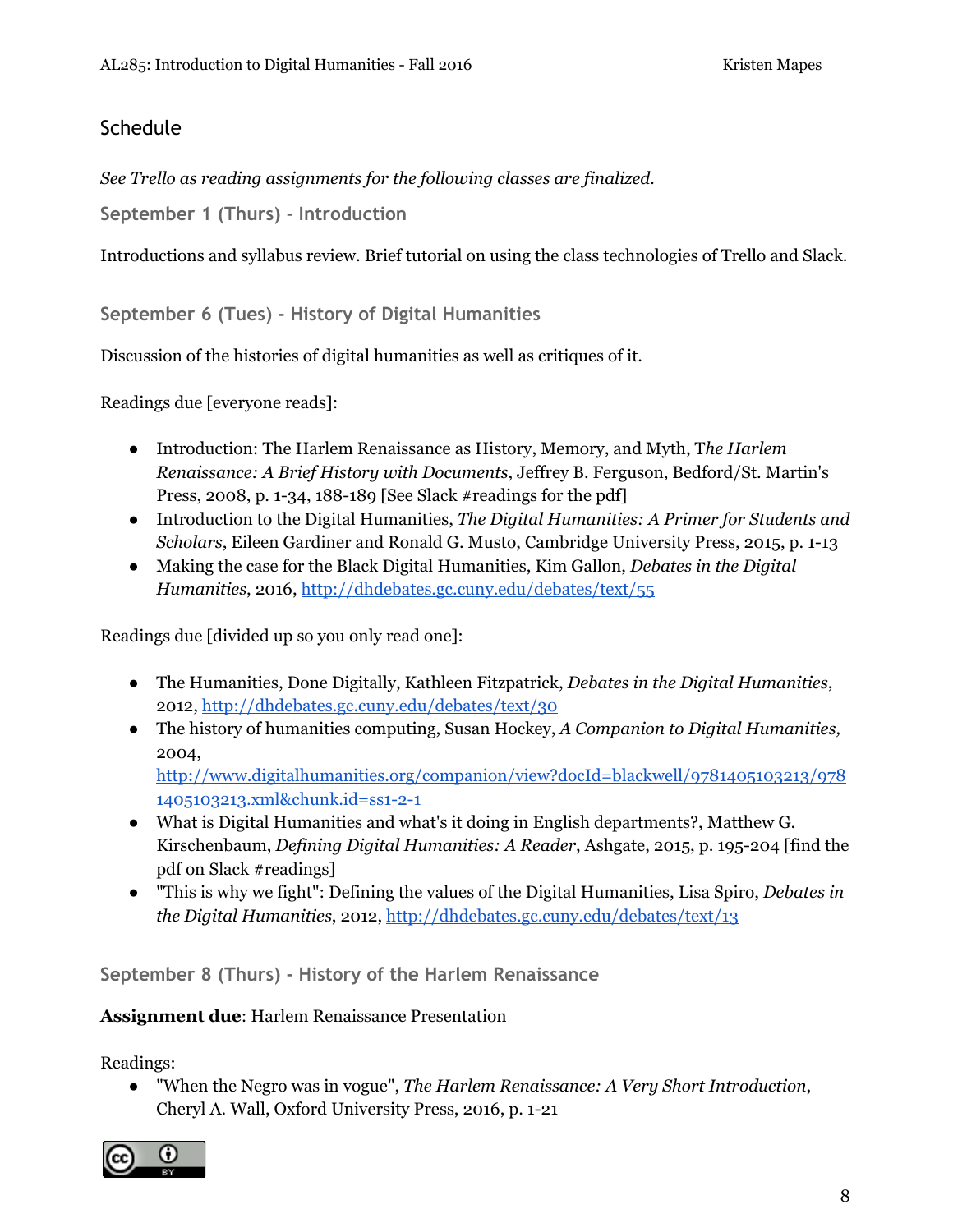● "Inventing new selves", *The Harlem Renaissance: A Very Short Introduction*, Cheryl A. Wall, Oxford University Press, 2016, p. 22-43

**September 13 (Tues) - Digitization and Databases**

**Assignment due**: How did they make that? Project critique

Readings due:

● "Harlem: City of dreams", *The Harlem Renaissance: A Very Short Introduction*, Cheryl A. Wall, Oxford University Press, 2016, p. 44-67

**September 15 (Thurs) - User Experience and Crowdsourcing**

Readings due:

- "What is Africa to me?", *The Harlem Renaissance: A Very Short Introduction*, Cheryl A. Wall, Oxford University Press, 2016, p. 68-87
- Disability, Universal Design, and the Digital Humanities, George H. Williams, Debates in the Digital Humanities, 2012,<http://dhdebates.gc.cuny.edu/debates/text/44>
- UX Apprentice, [http://www.uxapprentice.com](http://www.uxapprentice.com/)
- Elements of User Experience, Slideshare, Jesse James Garrett, [http://www.slideshare.net/openjournalism/elements-of-user-experience-by-jesse-james-ga](http://www.slideshare.net/openjournalism/elements-of-user-experience-by-jesse-james-garrett) [rrett,](http://www.slideshare.net/openjournalism/elements-of-user-experience-by-jesse-james-garrett) 2011
- Crowdsourcing in the digital humanities, Melissa Terras, *A New Companion to Digital Humanities*, 2nd Edition, Edited by Susan Schreibman, Ray Siemens, John Unsworth, 2016, p. 420-438 [see Slack for the pdf]

Projects to explore in class:

- [http://menus.nypl.org](http://menus.nypl.org/)
- [https://www.operationwardiary.org](https://www.operationwardiary.org/)
- [https://www.zooniverse.org](https://www.zooniverse.org/)
- [https://en.wikipedia.org/w/index.php?title=Harlem\\_Renaissance&action=history](https://en.wikipedia.org/w/index.php?title=Harlem_Renaissance&action=history)

**September 20 (Tues) - Text Data and Newspapers (Library - Meet at the Reference Desk)**

**Assignment due**: Digital Humanities project critique

We will meet by the main Reference Desk on the first floor of the MSU Main Library. Then, we will go up to the Digital Media Center (DMC) on the 4th floor to hear from John Shaw and Grace Morris about their process of digitization. After hearing from them, we will head to the basement to hear from Patrick Olson in Special Collections about what they do and to see some original collections that MSU owns.

Readings due:

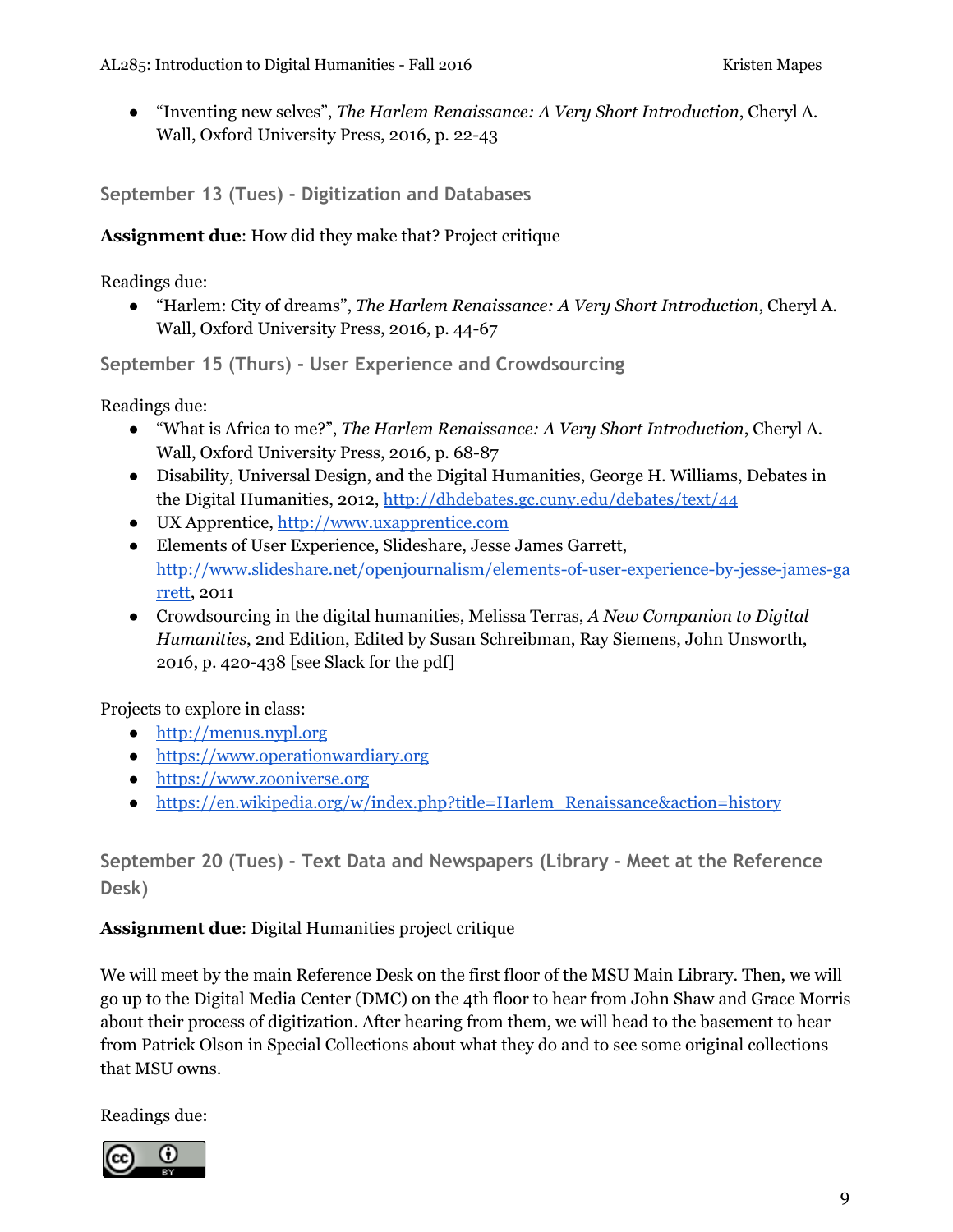● "Strong roots sink down" and Epilogue, *The Harlem Renaissance: A Very Short Introduction*, Cheryl A. Wall, Oxford University Press, 2016, p. 88-109, 110-118

**September 22 (Thurs) - Information Architecture and Design Ethics [Guest Speaker: Megan Kudzia]**

Guest speaker: Megan Kudzia

- Klyn, Dan, Architecture =/= Design, *Wildly Appropriate*, 12 August 2012, [http://wildlyappropriate.com/2012/08/12/architecture-is-not-design](http://wildlyappropriate.com/2012/08/12/architecture-is-not-design/)
- Klyn, Dan, Make Things Be Good: Five Patterns [video], *Wildly Appropriate*, 14 October 2013, <http://wildlyappropriate.com/2013/10/14/uxweek>
- Gardiner, Eileen and Musto, Ronald G. The Elements of Digital Humanities: Text and Documents, *The Digital Humanities: A Primer for Students and Scholars*, 2015, p. 31-42 [see Slack for pdf]
- Gardiner, Eileen and Musto, Ronald G. The Elements of Digital Humanities: Object, Artifact, Image, Sound, Space, *The Digital Humanities: A Primer for Students and Scholars*, 2015, p. 43-66 [see Slack for pdf]

**September 27 (Tues) - Text Analysis**

Readings due:

• Seven ways humanists are using computers to understand texts, Ted Underwood, 4 June 2015,

[http://tedunderwood.com/2015/06/04/seven-ways-humanists-are-using-computers-to-un](http://tedunderwood.com/2015/06/04/seven-ways-humanists-are-using-computers-to-understand-text) [derstand-text](http://tedunderwood.com/2015/06/04/seven-ways-humanists-are-using-computers-to-understand-text)

Projects to review:

● Lincoln Logarithms,<http://disc.library.emory.edu/lincoln>

Tools to use:

● Voyant, [http://voyant-tools.org](http://voyant-tools.org/)

Materials to use for text analysis:

- Dropbox links to text files of some Harlem Renaissance writers, <https://www.dropbox.com/sh/54pfhk4l9btffc2/AAAHeJ5-zX0sDds12nn0oepxa?dl=0>
- Transcript of Sept 2016 Presidential Debate text in Trello card, <https://trello.com/c/Gx3zpVbO/15-text-analysis>

**September 29 (Thurs) - Text Analysis Lab**

#### **Assignment Due**: Voyant Exercise

Readings due:

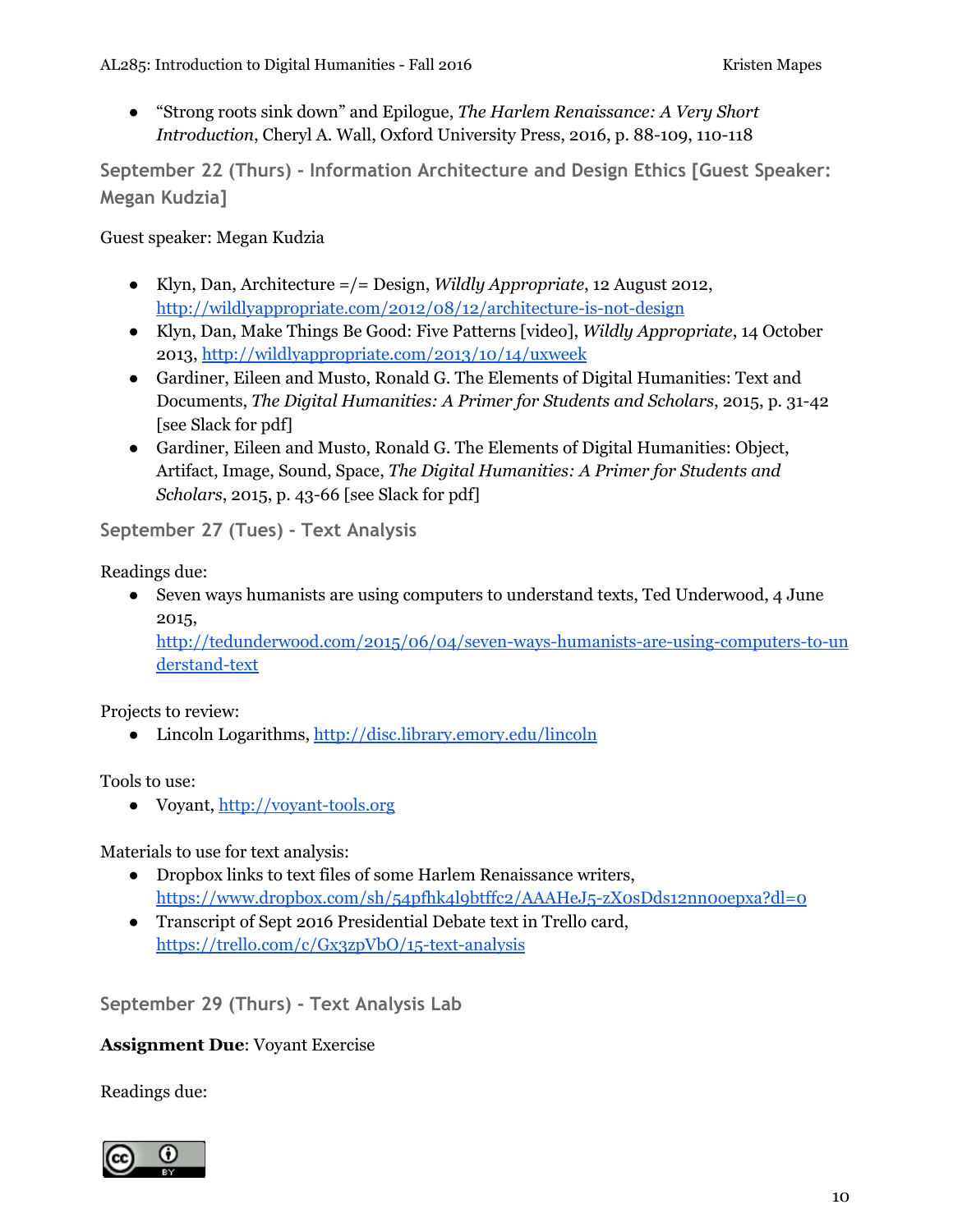● Topic modeling: A basic introduction, Megan R. Brett, *Journal of Digital Humanities* 2.1, 2012, [http://journalofdigitalhumanities.org/2-1/topic-modeling-a-basic-introduction-by-megan](http://journalofdigitalhumanities.org/2-1/topic-modeling-a-basic-introduction-by-megan-r-brett)[r-brett](http://journalofdigitalhumanities.org/2-1/topic-modeling-a-basic-introduction-by-megan-r-brett)

Tools to explore:

- InPhO Topic Explorer, [http://inphodata.cogs.indiana.edu](http://inphodata.cogs.indiana.edu/)
- Google Books N-Grams Viewer -<https://books.google.com/ngrams>
- How the Internet Talks, Reddit N-Gram Viewer, *Five Thirty Eight*, [http://projects.fivethirtyeight.com/reddit-ngram/?keyword=agender.aromantic.cisgender.](http://projects.fivethirtyeight.com/reddit-ngram/?keyword=agender.aromantic.cisgender.genderqueer&start=20071015&end=20150831&smoothing=10) [genderqueer&start=20071015&end=20150831&smoothing=10](http://projects.fivethirtyeight.com/reddit-ngram/?keyword=agender.aromantic.cisgender.genderqueer&start=20071015&end=20150831&smoothing=10)
- Chronciling America N-Gram Viewer, [http://bookworm.culturomics.org/ChronAm](http://bookworm.culturomics.org/ChronAm/)
- Bookworm N-Gram Viewer options - [http://bookworm.culturomics.org](http://bookworm.culturomics.org/)

### **October 4 (Tues) - Mapping Introduction**

Readings due:

- Alan McConchie and Beth Schechter, Anatomy of a Web Map, <http://maptime.io/anatomy-of-a-web-map>
- Todd Presner and David Shepard, Mapping the Geospatial Turn, *A new companion to digital humanities*, Susan Schreibman, Ray Siemens and John Unsworth, eds. 2015, p. 199-212 [accessible as ebook via MSU Library Catalog]

Projects to review:

- Africamap, <https://worldmap.harvard.edu/africamap>
- Slave Revolt in Jamaica, 1760-1761, Vincent Brown, [http://revolt.axismaps.com](http://revolt.axismaps.com/)

Tools to learn:

- Palladio Tutorial: <http://miriamposner.com/blog/getting-started-with-palladio>
- Google Fusion Tables Tutorial: <http://miriamposner.com/blog/google-fusion-table-basics-with-ius-cushman-collection>

**October 6 (Thurs) - Mapping Lab**

#### **Assignment due**: Google Fusion part 1

Video lecture to watch:

● Johanna Drucker, Graphic Provocations: What Do Digital Humanists Want from Visualization?, Susan Hockey Lecture in Digital Humanities, University College London, 25 May 2016,<https://www.ucl.ac.uk/dh/events/SusanHockeyLecture/2016>

Project to Review:

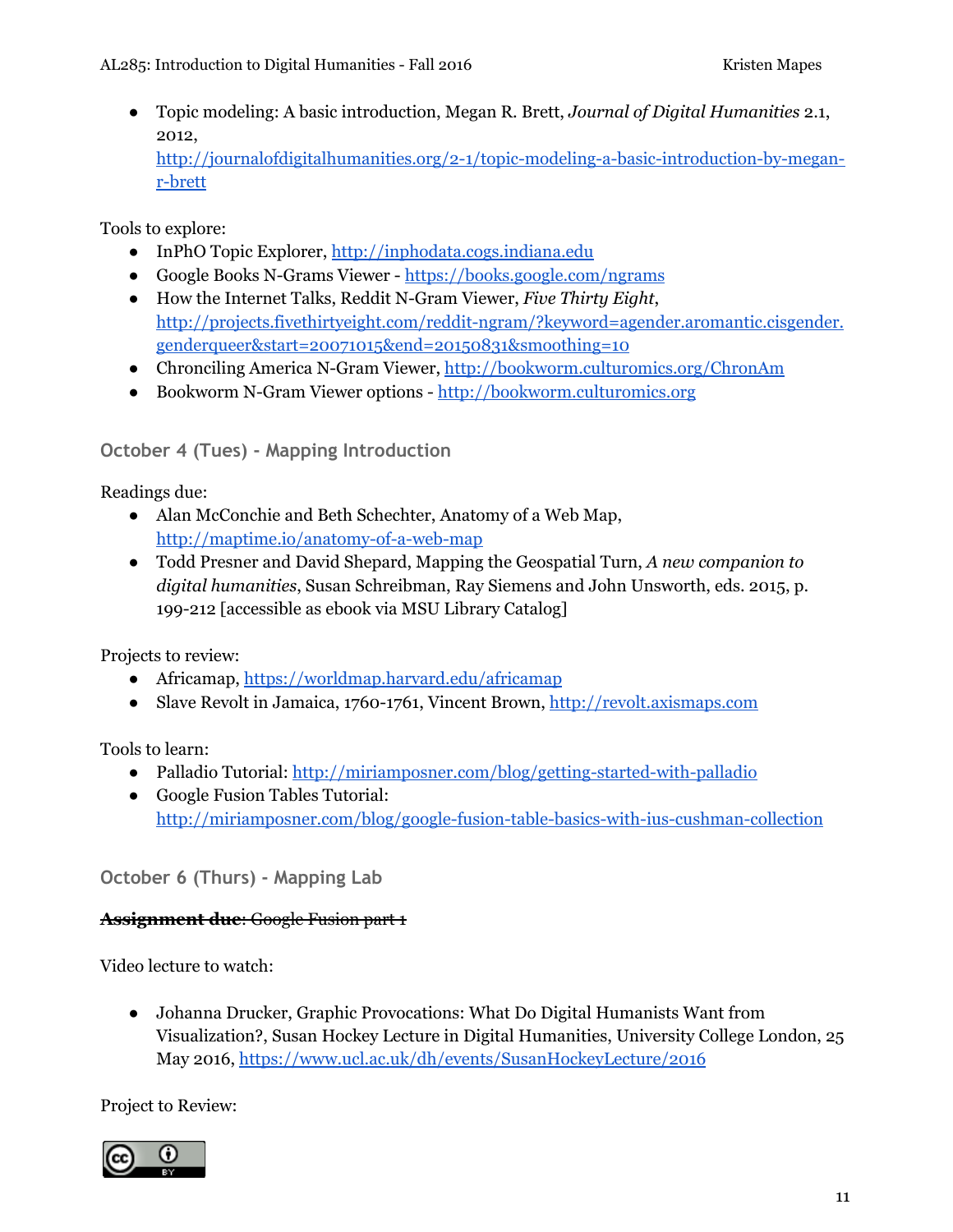● Digital Harlem, [http://digitalharlem.org](http://digitalharlem.org/)

Tool tutorial due:

● Google Fusion Tables [\(http://miriamposner.com/blog/google-fusion-table-basics-with-ius-cushman-collection\)](http://miriamposner.com/blog/google-fusion-table-basics-with-ius-cushman-collection/)

**October 11 (Tues) - Imageplot Lab [Guest Speaker: Scott Schopieray]**

### **Assignment due**: Google Fusion part 1

Scott Schopieray, Assistant Dean for Technology and Innovation in the College of Arts and Letters, will lead this class in a hands on exercise for using large scale image analysis.

Readings due:

- Information visualization concepts, Johanna Drucker, 2013, Introduction to Digital Humanities: Concepts, Methods, and Tutorials for Students and Instructors, UCLA, [http://dh101.humanities.ucla.edu/?page\\_id=40](http://dh101.humanities.ucla.edu/?page_id=40)
- What is visualization?, Lev Manovich, 2010, http://manovich.net/content/04-projects/064-what-is-visualization/61\_article\_2010.pdf

Projects to review:

- <http://selfiecity.net/>
- <http://lab.softwarestudies.com/2010/11/one-million-manga-pages.html>
- [http://www.on-broadway.nyc](http://www.on-broadway.nyc/)
- Robots Reading Vogue,<http://dh.library.yale.edu/projects/vogue>

Videos to be analyzed in class (watch or skim if you get a chance):

- Moon Over Harlem, 1939 feature film,<https://archive.org/details/MoonoverHarlem>
- Bessie Smith in St Louis Blues, 1929 clip, <https://www.youtube.com/watch?v=Rn076CUZCc8>

**October 13 (Thurs) - Digital Archives and Images**

**October 18 (Tues) - Metadata and Linked Data [Class held at the Library, Meet at the Reference Desk]**

The class will be held in the Main Library Make Central space, 2nd floor West. Digital Library Programmer, Devin Higgins, will discuss linked data and issues relating to metadata.

Reading due:

• Dominic Oldman, Martin Doerr, and Stefan Gradmann, Zen and the art of linked data: New strategies for a semantic web of humanist knowledge, *A new companion to digital*

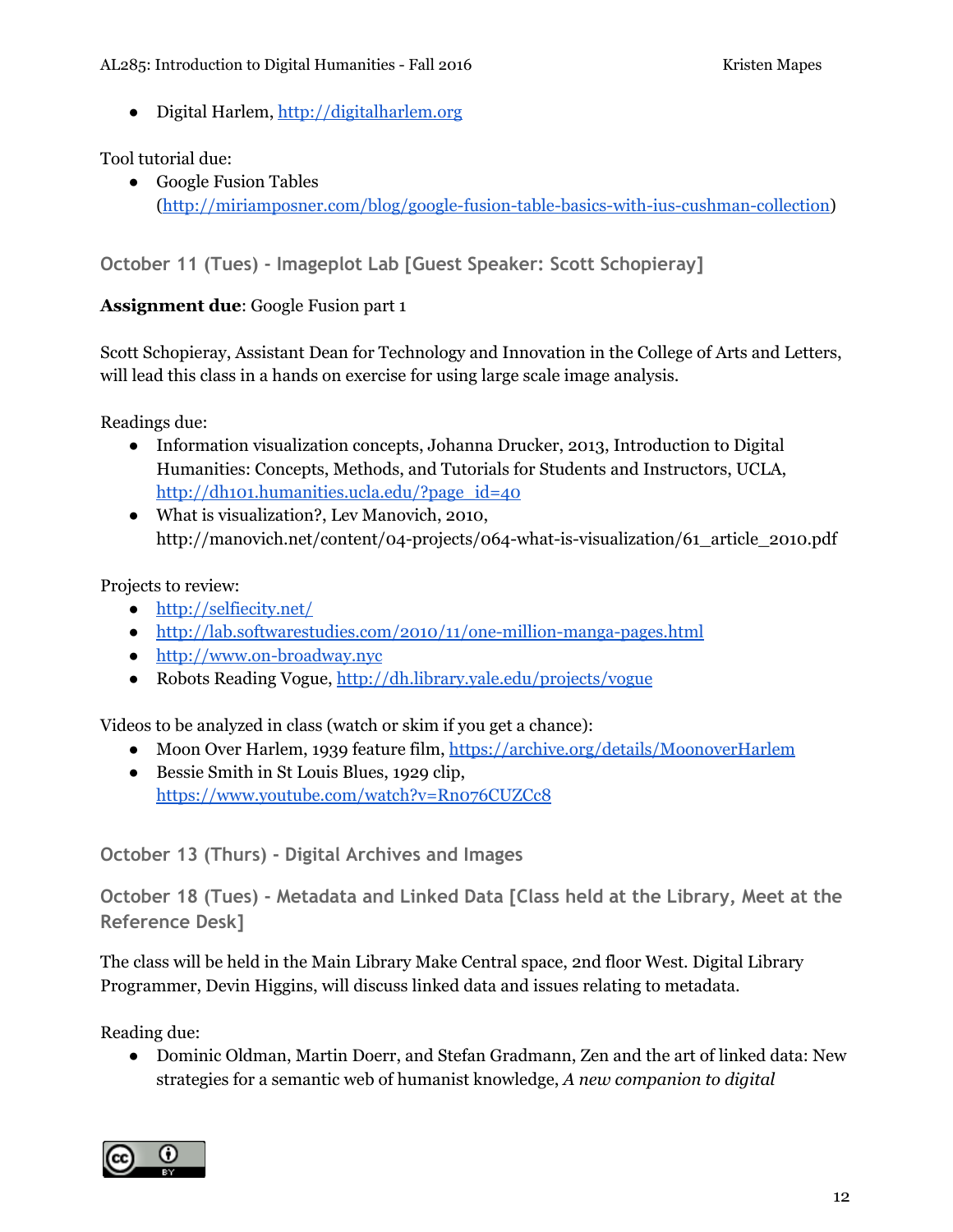*humanities*, Susan Schreibman, Ray Siemens, and John Unsworth, eds. 2015, p. 251-273 [available online via MSU Libraries]

Project to review:

● Linked Jazz, [https://linkedjazz.org](https://linkedjazz.org/)

**October 20 (Thurs) - Network Analysis**

Readings:

- Using metadata to find Paul Revere, Kieran Healy, 2013, <http://kieranhealy.org/blog/archives/2013/06/09/using-metadata-to-find-paul-revere/>
- Demystifying Networks, Part 1, Scott Weingart, 2011, <http://www.scottbot.net/HIAL/?p=6279>
- Demystifying Networks, Part 2, Scott Weingart, 2011, <http://www.scottbot.net/HIAL/?p=6526>
- The universe of Miles Davis, Matt Daniels, [http://polygraph.cool/miles](http://polygraph.cool/miles/)

Projects to review:

- Viral Texts: Mapping Networks of Re-Printing in 19th Century Newspapers and Magazines, Ryan Cordell and David A. Smith, [http://viraltexts.org](http://viraltexts.org/)
- New York Public Library Archives <http://archives.nypl.org/terms>
- Tate Explorer, <http://shardcore.org/tatedata>

#### **October 25 (Tues) - Network Analysis Lab**

#### **Assignment due**: Google Fusion part 2

Readings due:

- Six degrees of Alexander: Social network analysis as a tool for ancient history, Diane Cline, *Ancient History Bulletin*, 2012, [http://dianehcline.com/files/5214/0648/4349/0006b.HarrisCline\\_1\\_2.pdf](http://dianehcline.com/files/5214/0648/4349/0006b.HarrisCline_1_2.pdf)
- The Viking Facebook, Veronique Greenwood, *The Verge*, 15 July 2014, <http://www.theverge.com/2014/7/15/5898653/mapping-mythical-social-networks>
- Viking sagas: Six degrees of Icelandic separation: Social networks from the Viking era, Padraig MacCarron and Ralph Kenna, *Significance*, 10.6 2013, <http://onlinelibrary.wiley.com/doi/10.1111/j.1740-9713.2013.00704.x/epdf>

**October 27 (Thurs) - Project Management and Grants**

Readings:

● Best practice principles of designing your first project, Jennifer Guiliano and Simon Appleford, *devdh*, 2013,<http://devdh.org/lectures/design/bestpractice> [listen the podcast as well as looking at the slides]

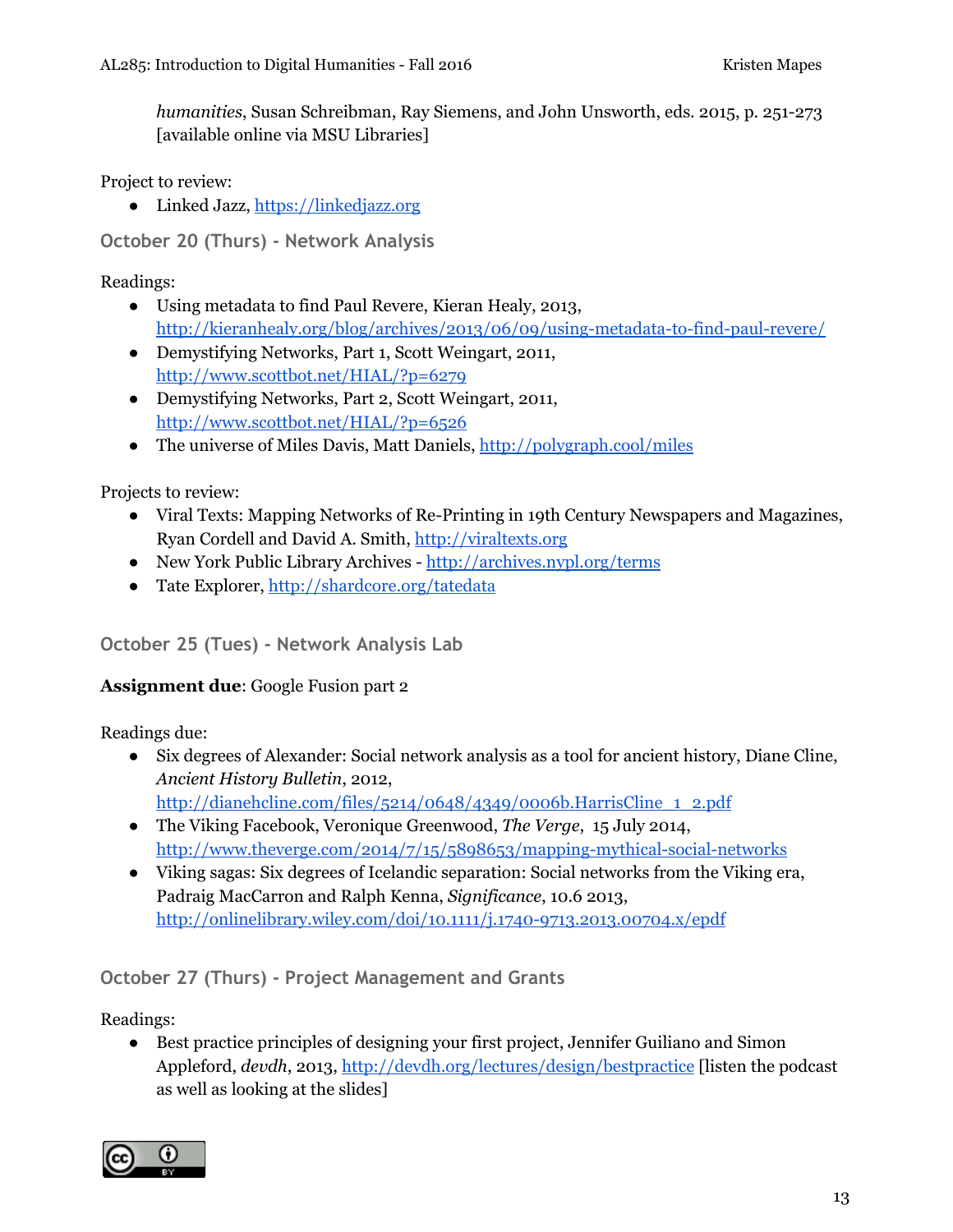- Explore the National Endowment for the Humanities Office of Digital Humanities featured projects page -<http://www.neh.gov/divisions/odh/featured-project>
- Interview with project director Ryan Cordell <http://www.neh.gov/divisions/odh/featured-project/odh-project-director-qa-ryan-cordell>

**November 1 (Tues) - 3D Modeling and Photogrammetry [Class held at LEADR, 112 Old Horticulture]**

The class will be held in LEADR, a DH lab in the History and Anthropology Departments. LEADR Assistant Director Alice Lynn McMichael will lead the class.

LEADR is in Old Horticulture 112.

Background information: Photogrammetry is a process that uses photographs to measure a subject. It can also used to map points and measurements from those photos onto a three-dimensional image in order to produce a digital 3D model. In some cases, researchers will then make a physical copy of the digital model using a 3D printer or other material.

Some questions to keep in mind for the readings below:

- \*How might we understand something better (or differently) by making a model of it?
- \*How and when should we include context when documenting cultural heritage objects or spaces?

Websites to check out and readings due:

- Check out Sketchfab, especially the British Museum account: <https://sketchfab.com/britishmuseum>
- "Cultural Heritage Spotlight: Maritime Archaeologists Use Photogrammetry to Document Historic Shipwrecks" on the Sketchfab blog. [https://blog.sketchfab.com/cultural-heritage-spotlight-maritime-archaeologists-use-photo](https://blog.sketchfab.com/cultural-heritage-spotlight-maritime-archaeologists-use-photogrammetry-document-historic-shipwrecks) [grammetry-document-historic-shipwrecks](https://blog.sketchfab.com/cultural-heritage-spotlight-maritime-archaeologists-use-photogrammetry-document-historic-shipwrecks)
- Sarah Bond, "The Ethics of 3D-Printing Syria's Cultural Heritage," in Forbes. [http://www.forbes.com/sites/drsarahbond/2016/09/22/does-nycs-new-3d-printed-palmy](http://www.forbes.com/sites/drsarahbond/2016/09/22/does-nycs-new-3d-printed-palmyra-arch-celebrate-syria-or-just-engage-in-digital-colonialism/#71d8c4602d26) [ra-arch-celebrate-syria-or-just-engage-in-digital-colonialism/#71d8c4602d26](http://www.forbes.com/sites/drsarahbond/2016/09/22/does-nycs-new-3d-printed-palmyra-arch-celebrate-syria-or-just-engage-in-digital-colonialism/#71d8c4602d26)
- Claire Voon, "Slick Replica of Palmyra's Triumphal Arch Arrives in New York, Prompting Questions," in Hyperallergic. [http://hyperallergic.com/323978/slick-replica-of-palmyras-triumphal-arch-arrives-in-new](http://hyperallergic.com/323978/slick-replica-of-palmyras-triumphal-arch-arrives-in-new-york-prompting-questions) [-york-prompting-questions](http://hyperallergic.com/323978/slick-replica-of-palmyras-triumphal-arch-arrives-in-new-york-prompting-questions)

**November 3 (Thurs) - Debating the Digital Humanities + Project Pitches**

Guest speaker: Matthew Handelman

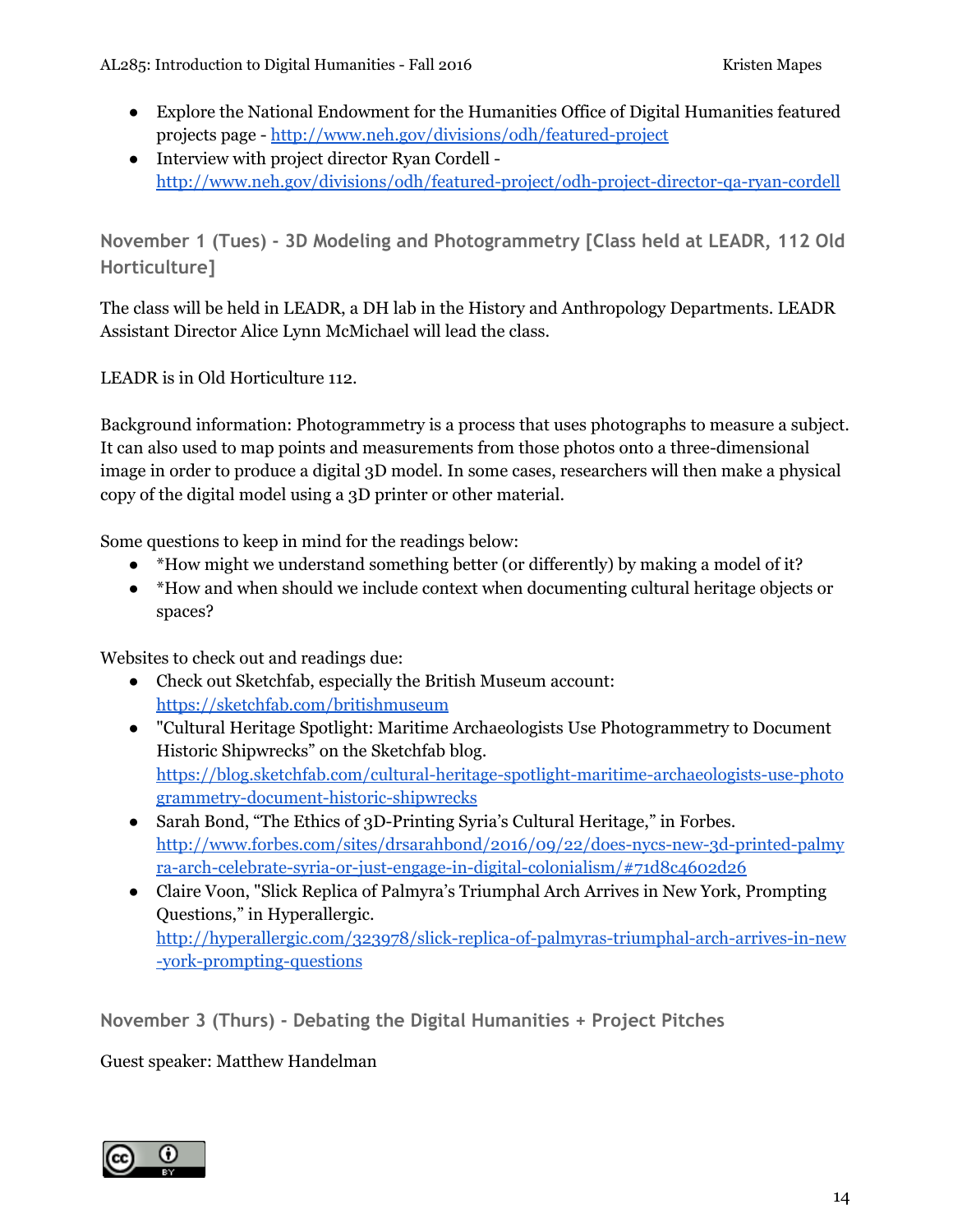At the beginning of class, each project (individual or group) will have 2 minutes to share/pitch their project idea to the rest of the class and to the guest speaker (and Megan). You will not be graded on this pitch other than as part of participation (which means you need to be there and do it). The goal of this exercise is to help you refine and articulate what you are interested in, share final project ideas, and get some initial feedback from someone with fresh ears.

In the second half of the class, there will be a discussion of a recent debate in the world of DH. Please read the following 2 articles and select 1 additional interview article to read. **Before** class, post a few sentences in the #harlemrenaissance channel of Slack summing up some of the key points from the article you read. Also, read the summaries of your classmates. This way, the discussion can be enriched by the breadth of voices in this conversation about what DH is.

Readings due (everyone):

- Neoliberal tools (and archives): A political history of digital humanities, by Daniel Allington, Sarah Brouillette, and David Golumbia, *The LA Review of Books*, May 1, 2016, [https://lareviewofbooks.org/article/neoliberal-tools-archives-political-history-digital-hum](https://lareviewofbooks.org/article/neoliberal-tools-archives-political-history-digital-humanities) [anities](https://lareviewofbooks.org/article/neoliberal-tools-archives-political-history-digital-humanities)
- Digital humanities in other contexts, Roopika Risam, May 3, 2016, <http://roopikarisam.com/uncategorized/digital-humanities-in-other-contexts>

Reading due (read one):

The LA Review of Books did a series of interviews this year with researchers in DH. Select one to read. For background, see the landing page for this series, which includes a brief introduction [\(https://lareviewofbooks.org/feature/the-digital-in-the-humanities\)](https://lareviewofbooks.org/feature/the-digital-in-the-humanities). The interviewees are:

- Franco Moretti
- Alexander Galloway
- Laura Mandell
- Richard Jean So
- Bethany Nowviskie
- Marisa Parham
- Pamela Fletcher
- David Golumbia
- Sharon M. Leon
- Jessica Marie Johnson
- Ted Underwood

**November 8 (Tues) Virtual Reality and Reconstruction**

Readings due:

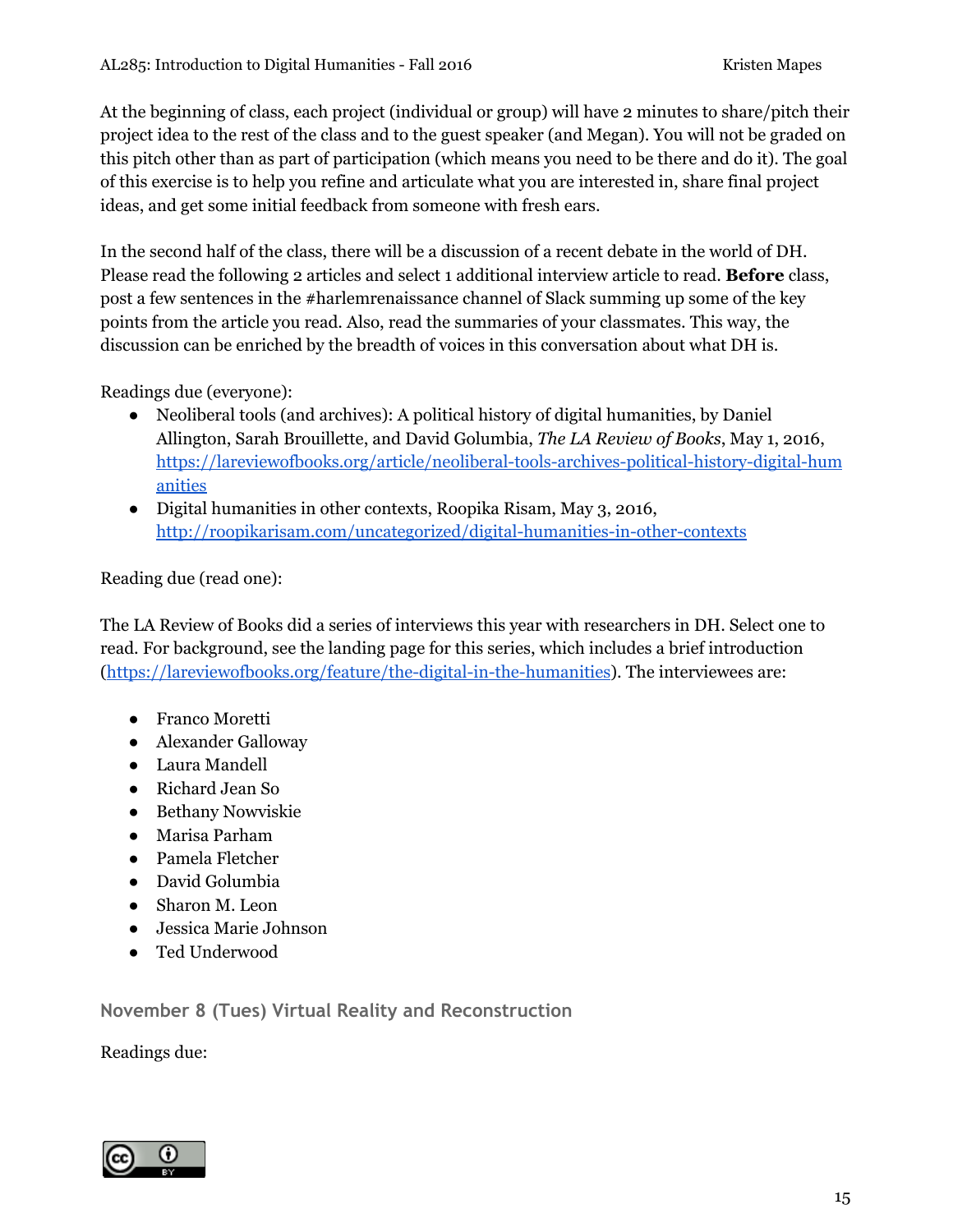- Christopher Johanson, Making virtual worlds, *A new companion to digital humanities*, Susan Schreibman, Ray Siemens, and John Unsworth, eds. 2015, p. 110-126 [available online via MSU Libraries]
- Craig S. Baker, The man who rebuilt 1920s Harlem in virtual reality, *The Atlantic*, 17 June 2015, [http://www.theatlantic.com/technology/archive/2015/06/the-man-who-rebuilt-1920s-harl](http://www.theatlantic.com/technology/archive/2015/06/the-man-who-rebuilt-1920s-harlem-in-virtual-reality/396089)

[em-in-virtual-reality/396089](http://www.theatlantic.com/technology/archive/2015/06/the-man-who-rebuilt-1920s-harlem-in-virtual-reality/396089)

**November 10 (Thurs) -**

We will video conference with Dr Bryan Carter, professor at University of Arizona, who worked on the Virtual Harlem project.

**November 15 (Tues) - Exam Review**

**November 17 (Thurs) - Exam**

**November 22 (Tues) - Work on Projects**

#### **Assignment due:** Project Proposal

- **November 29 (Tues) Work on Projects**
- **December 1 (Thurs) Work on Projects**
- **December 6 (Tues) Work on Projects**

#### **Assignment due:** Draft Project and Update Presentation

**December 8 (Thurs) - Work on Projects**

**Final Exam Week - Project Presentations and Class Wrap Up**

**Assignment due:** Final Project [due on Friday, December 16, 10:00am]